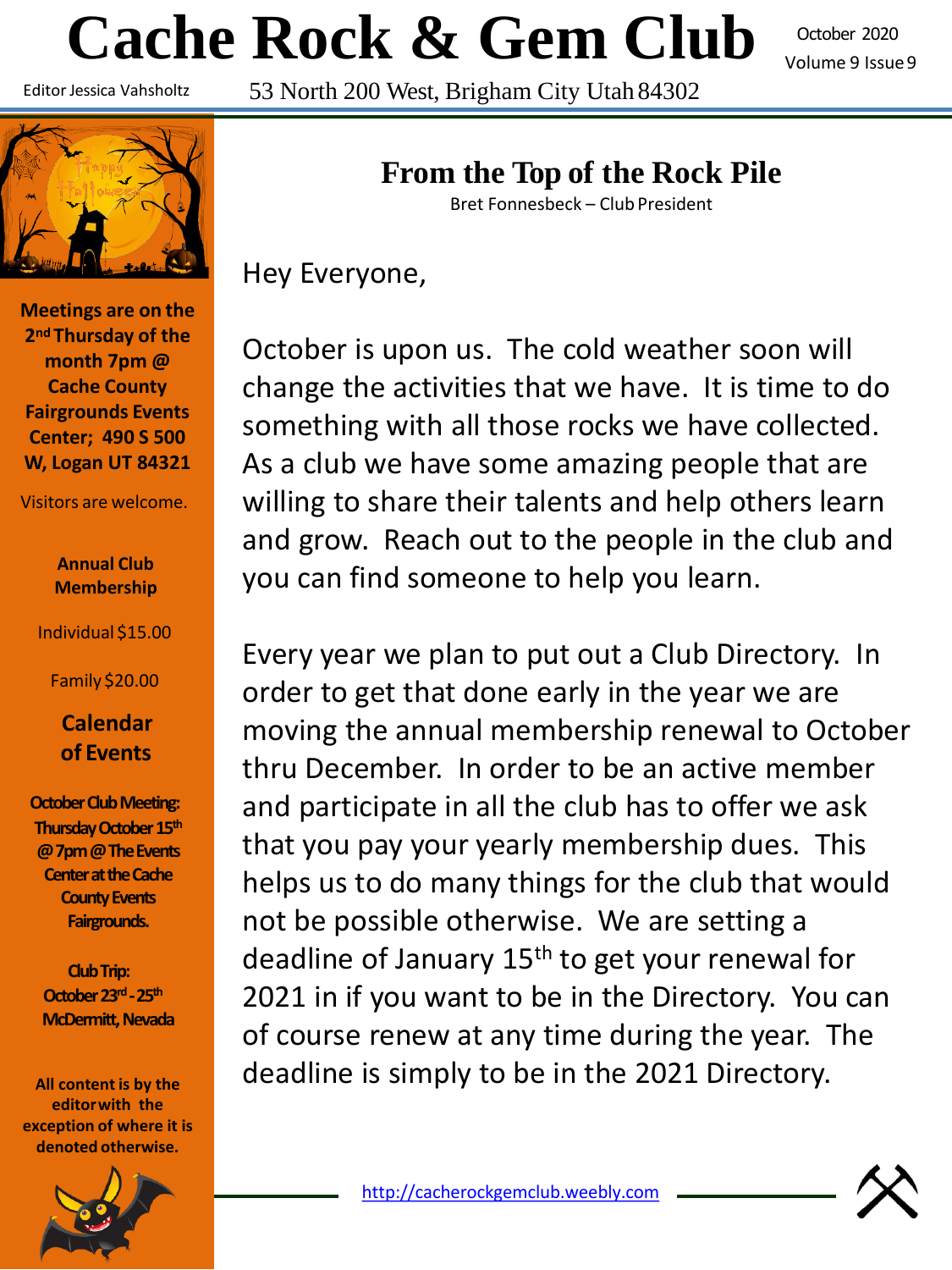October's meeting is on **October 15th at 7:00 PM** at the Cache County Fairgrounds Event Center. **This is the third Thursday not the second.** It should be a great meeting. Come out and join us.

Also, our November meeting is our annual club auction. If you would like to donate something for this auction feel free to bring it to the meeting this month. Please make sure it is labeled what it is, who it is from, and what it is worth. This will help out the Auctioneer and speed up the auction. The auction is a great meeting to socialize and have some fun. Our field trip this month is another overnighter to McDermitt, Nevada, October 23-25<sup>th</sup>. Should be a lot of fun. If the weather holds past October we will do some impromptu local trips. Watch the Facebook Group and website for those.

Our annual Rock and Gem Show is coming up. We are looking for individuals who are willing to be on a Show Committee and help to make decisions for the show. There are many responsibilities that go along with putting on a successful show and many hands make light work. It is a fun and rewarding experience to take part in the planning and execution of a large show. We encourage any who are willing, to join this committee. If you are please let me know.

See you all soon,

# **Bret Fonnesbeck President Cache Rock and Gem Club**

# **Dave's Trip Committee Update**

For our rock trip in October we are taking another long drive, this time to McDermitt Nevada on the 23rd-25th, it is about 5.5 hours there, we will meet in town at the Conoco on Friday at 2:00, if you are camping we will pick you up on the way and go out for a few hours to see what we can find, and spend the day Saturday exploring, there are motels, food, gas and camping in town and the surrounding area, we will have more info at the club meeting, see you there.

# **Dave Nielson 2 nd Vice President Trip Manager Cache Rock and Gem Club**

[http://cacherockgemclub.weebly.com](http://cacherockgemclub.weebly.com/)



Page 2 Contract Contract Contract Contract Contract Contract Contract Contract Contract Contract Contract Contract Contract Contract Contract Contract Contract Contract Contract Contract Contract Contract Contract Contract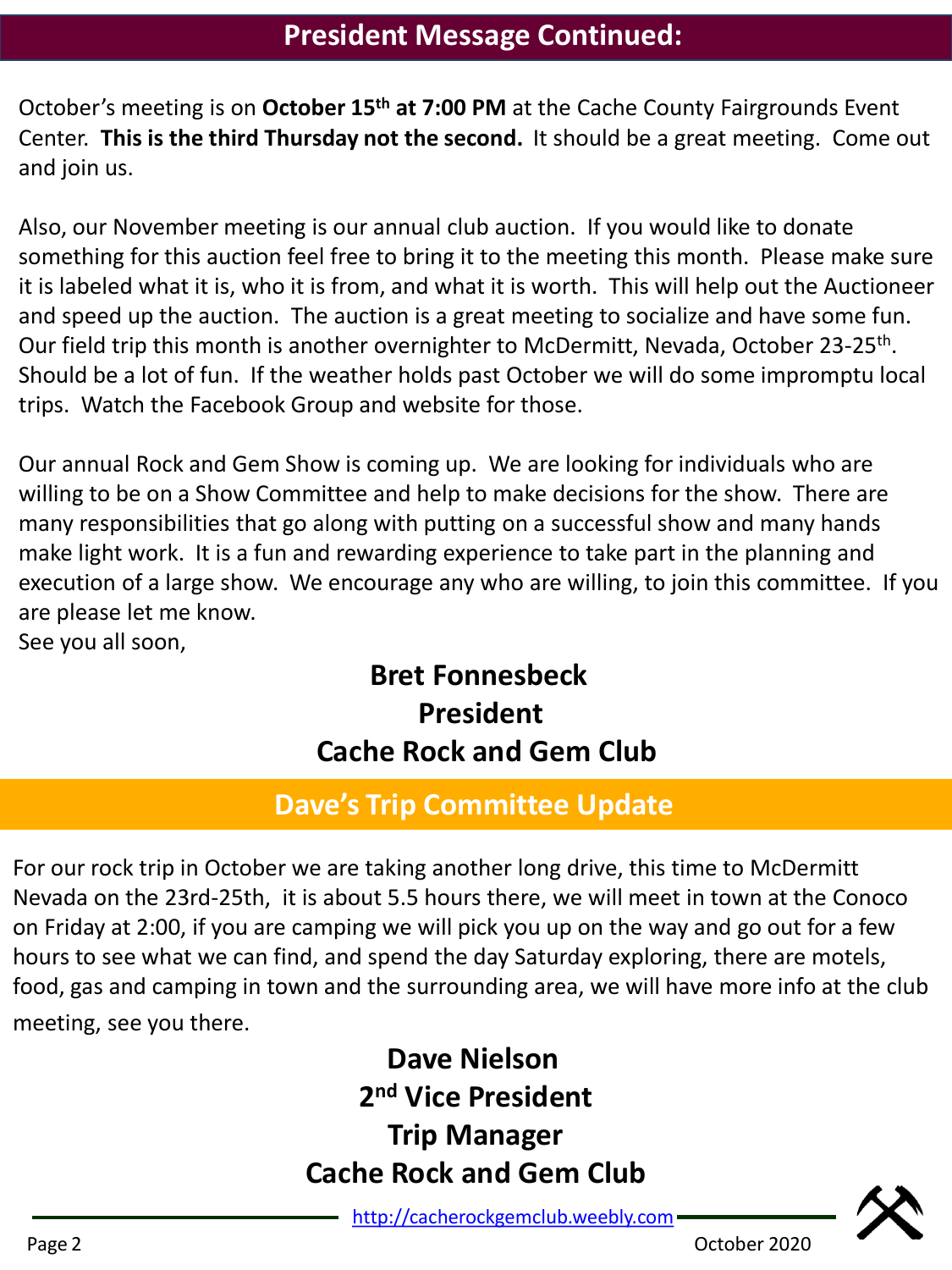## **First Presidents Message:**

Hello everyone! I am writing this just after returning home from the Owyhee trip and want to give a shout out to Rick, Arno and Roger for taking us to a few spots for collecting. Also a special thanks to Roger and Greg for lending me a hand with a flat tire. So glad it happened on that flat gravel road and not the 4x4 mountain climb to those thunder eggs. Fun times, making memories!!

Last month I mentioned an upcoming program on fluorescents but we instead have an opportunity to learn wire wrapping from Craig Stewart. As many of you know, Craig makes some great pieces and we want to take advantage of his generosity this month in sharing his tips and tricks. Plan to attend our next meeting it will be a good one. You are welcome to still bring your florescent rocks and UV lights for a show and tell with other members. I'll be bringing one or two of mine. See you Thursday!

> **Patrick Carroll 1 st Vice President Cache Rock and Gem Club**

## **Chairman of the Board Message**

It is October and we are down to about our last trip for the year. Check out the trip on other pages.

We will be talking about our annual show in the next few meetings and then hopefully we can have our show this year. We already have people signed up for the show and others pending to come to our show. I know that we are starting to get ready for the show, but we also know that all of a sudden it is here and there is still things to do to get ready. If any of you have any suggestions to help make our show better, please let me know. If any of you have any photos that you have taken during our outings this year, make sure that we get a copy of them so we can put them on the big screen at the show to let people know what we do on our outings. You can send them to either myself or Bret. One thing that we need for our club is a photographer who will take photos for us while we are on our outings, so if you want to and enjoy taking photos, let one of us know so we can fill this void.

I hope that everyone is having a good year and keeping safe as we go thru this Covid pandemic. Hope to see all of you soon.

## **Gary Warren Rock Show Director Chairman of the Board Cache Rock and Gem Club**

[http://cacherockgemclub.weebly.com](http://cacherockgemclub.weebly.com/)

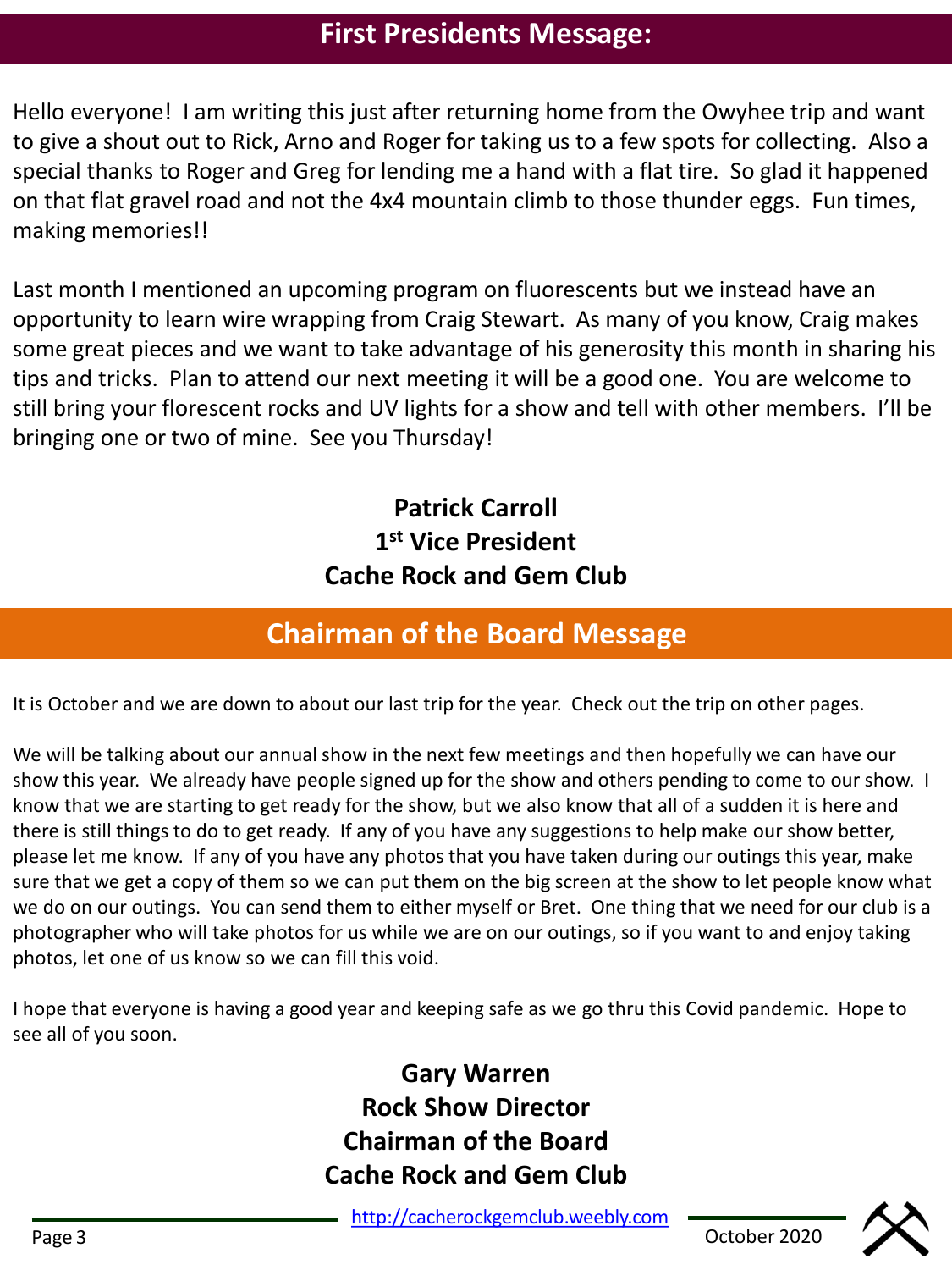### **October Birthstones**



Available in a spectrum of colors and color combinations**,** Tourmaline lives up to its name, which means "mixed stone." With a rainbow of colors, Tourmaline can easily enhance any jewelry collection. Cranberry red, hot magenta, bubblegum pink, peach and orange, canary yellow, mint, grass and forest green, ocean blue, violet… Tourmaline is all of these and more.

Tourmaline is also known for its ability to display several colors in one gemstone. These bi-color or tri-color gems are formed in many combinations and are highly prized. One multi-color variety is known as Watermelon Tourmaline and features green, pink and white color bands. To resemble its namesake, the gemstone is cut into thin slices with a pink center, white ring and green edge.

Throughout human history, mankind has admired and worshipped pearls. Persian mythology referred to pearls as the "tears of the gods," while ancient Chinese legend claimed the moon held the power to create pearls, instilling them with its celestial glow and mystery.

Pearls are unique because they are the only gemstone formed within a living creature. Since natural pearls are rare and difficult to recover from the ocean's depths, man invented the technique of culturing salt and freshwater pearls from mollusks carefully seeded with irritants similar to those produced by nature. Cultured pearls come in many beautiful colors, ranging from pale cream and white to rose, lilac, green, gold, gray and black. There are four main types of cultured pearls — Akoya, South Sea, Tahitian and Freshwater — each with unique qualities that separates it from the others.

## Junior Members

### **Message from the Junior Club Manager:**

You won't want to miss October's meeting. A special guest 'Gary Allred' will be teaching us about finding garnets. This will be a hands on activity and lots of fun. Please contact me with any questions 435-757- 3878. Looking forward to see you there! Maria Gates

435-757-3878, or [magates84335@yahoo.com](mailto:magates84335@yahoo.com)

Maria Gates



#### Magnetism

There are a small number of minerals that are magnetic. Magnetite is the most common and is the one that students typically encounter in their mineral lab. (Pyrrhotite is weakly magnetic, but it is very unlikely Pyrrhotite specimens will ever be presented in an Elementary or Middle School class.) The students test for magnetism by simply touching their mineral specimens with a magnet. If the magnet sticks the mineral is, obviously, magnetic. This is a determinative test: if a mineral is magnetic, then it is magnetite.

#### **Electrical Conductivity**

Metallic minerals, that is, minerals that contain metal ions (like galena, pyrite, copper, silver, gold, etc.) will, to one degree or another, conduct electricity. The test for electrical conductivity can be challenging, but it can also be a LOT of fun Wire 1 for your students. You will need the following items to test for electrical conductivity: -D-cell battery

- --Three thin wires -- A small bulb from a flashlight
- --Electrical tape
- --Mineral specimens

What to do: The students will create a closed circuit in which the energy (electricity) from the battery will run through the wires, through the mineral specimen and through the bulb. If the mineral specimen conducts electricity, it is a metallic mineral. The students are to set up the experiment as seen in the drawing above. One end of two wires (wire 1 and wire 3) will be wrapped around the base of the light bulb. The other end of wire 1 will be taped to the bottom (negative) end of the battery. Wire 2 will be taped to the top (positive) end of the battery.

Once this is set up, the student then touches both free ends of Wires 2 and 3 to the mineral specimen (the wires cannot touch each other. If they do, they will complete the circuit and the bulb will light, potentially giving them a false result). Observe the bulb. Does it light up? If the answer is "Yes" then the mineral conducts electricity.

#### **Double Refraction**

Clear rhombs of calcite display an optical feature called *double refraction*. When a single ray of light passes through the calcite rhomb, it is broken into TWO rays! To see this in action, your students can place a clear calcite rhomb over a line or words on a page and look through the crystal. They will see TWO lines where there is only one on the paper. This property is typical of clear calcite and will not be seen in any other mineral that they study at this level of learning.

[http://cacherockgemclub.weebly.com](http://cacherockgemclub.weebly.com/)



October 2020



Mineral

Wire ?



Page 4

Courtesy Wixon Jewelers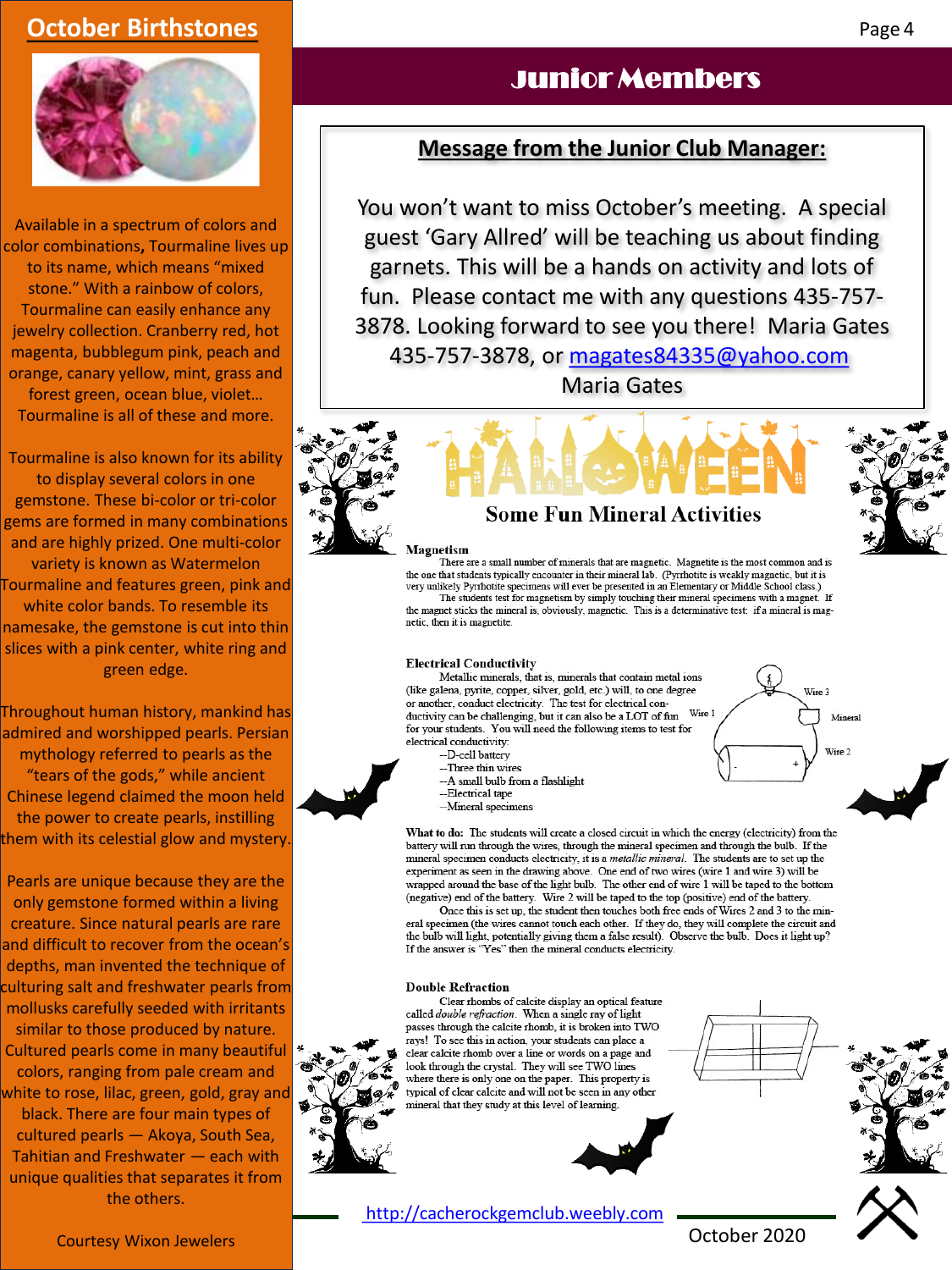### **CR&GC Members Rock Shed \*Open With Restrictions See Below\***

### **Shed Crew:**

| Larry Christopherson 435-723-6476 |
|-----------------------------------|
| 435-757-4927                      |
| 435-720-1775                      |
|                                   |

**Slab saw cost 0.20 per inch ofrough**

Only trained shed crew are authorized to set up and run the saws.

| Cost is ; | <b>Adults</b> | Jr. members |
|-----------|---------------|-------------|
| Wheels    | \$2.00        | \$1.00      |

**Shed Rules**

\*Three people in the shed to maintain space & social distancing. \*The shed is open on Wednesday Evenings 5- 8pm Saturday Mornings 9am-

1pm

\*By appointment only! \*Please contact Larry Christophersen @ (435)723-6476. You may text, but start the text out with CRGC. If Larry does not answer please leave a voicemail and he will get back with you. You can also email Larry at larry-

0021@comcast.net

400 West 60 South Hyrum, UT



## **Rock Buckets**

The club has 3 gallon buckets of rough rock for sale. The rough is a varied collection from club trips and includes petrified wood, palm, agate, etc. The cost is \$10.00 to club members. If interested contact one of the club officers.

# SAW THIS ROCK AND THOUGHT IT **WAS A CHEESECAKE**





October 2020

Page 5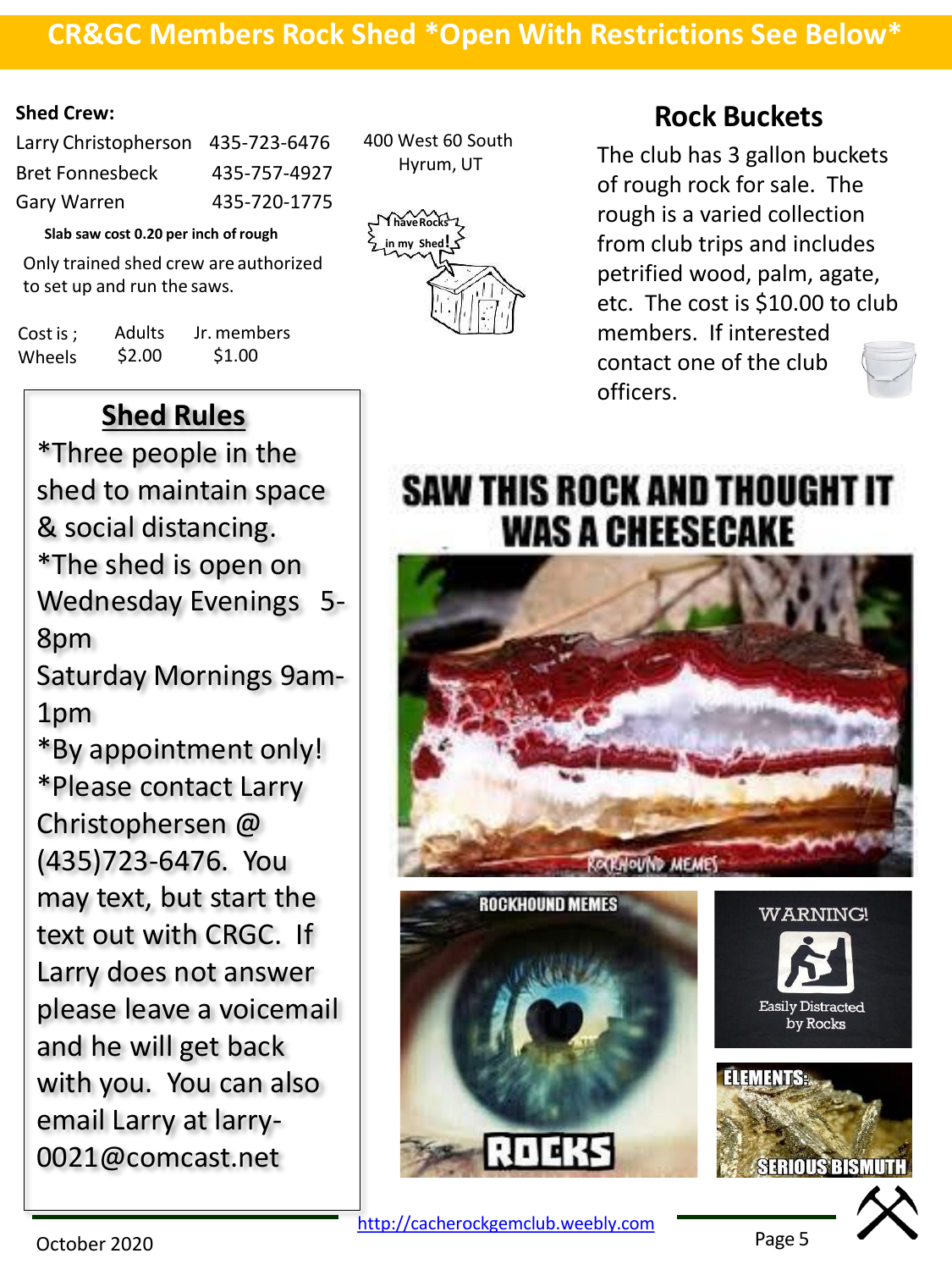### **Club Member Advertisements & Upcoming Show Information**



North Star Turquoise Clint & Louisa https://www.facebook.c [om/groups/1483965771](https://www.facebook.com/groups/1483965771911841/) 911841/ [www.nsturquoise.com](http://www.nsturquoise.com/) 802-782-7330

Dee Findlay [dafind\\_55@yahoo.com](mailto:dafind_55@yahoo.com) 307 350-5386

Vbenterrprize [vanbrown722@gmail.com](mailto:vanbrown722@gmail.com)

# Richard Kocurek [www.brightstargemstones.com](http://www.brightstargemstones.com/) Bright Star Gemstones 970.349.9327

### **Bob & Maria Stewart**

(435)258-0025 (435)764-5741 Please call for an appointment. [bobhstewart@q.com](mailto:bobhstewart@q.com) [mexicanroseagates@gmail.com](mailto:mexicanroseagates@gmail.com)

We have been assembling a large collection of silicates, mainly agate, jasper and quartz from Mexico for over 10 years. We are now offering our collection for sale online and at various rock and gem shows. Our mission is to find, collect and sell the finest agate, jasper, geodes and other forms of chalcedony, mainly from family-owned property in Mexico, to offer to you at affordable prices.

### **Craig's Wire Wrappings**

Professional quality jewelry wire wrapping. Cabs (all shapes-mineral or fossil), sea glass or tumbled glass, crystals, coins, etc. Tree of Life-open or on stone, necklaces, rings. Gold, rose gold, sterling silver, copper, brass wire. Club member discount. See examples on FB@ Craig's Wire Wrappings. 435-730- 5556.



[http://cacherockgemclub.weebly.com](http://cacherockgemclub.weebly.com/)